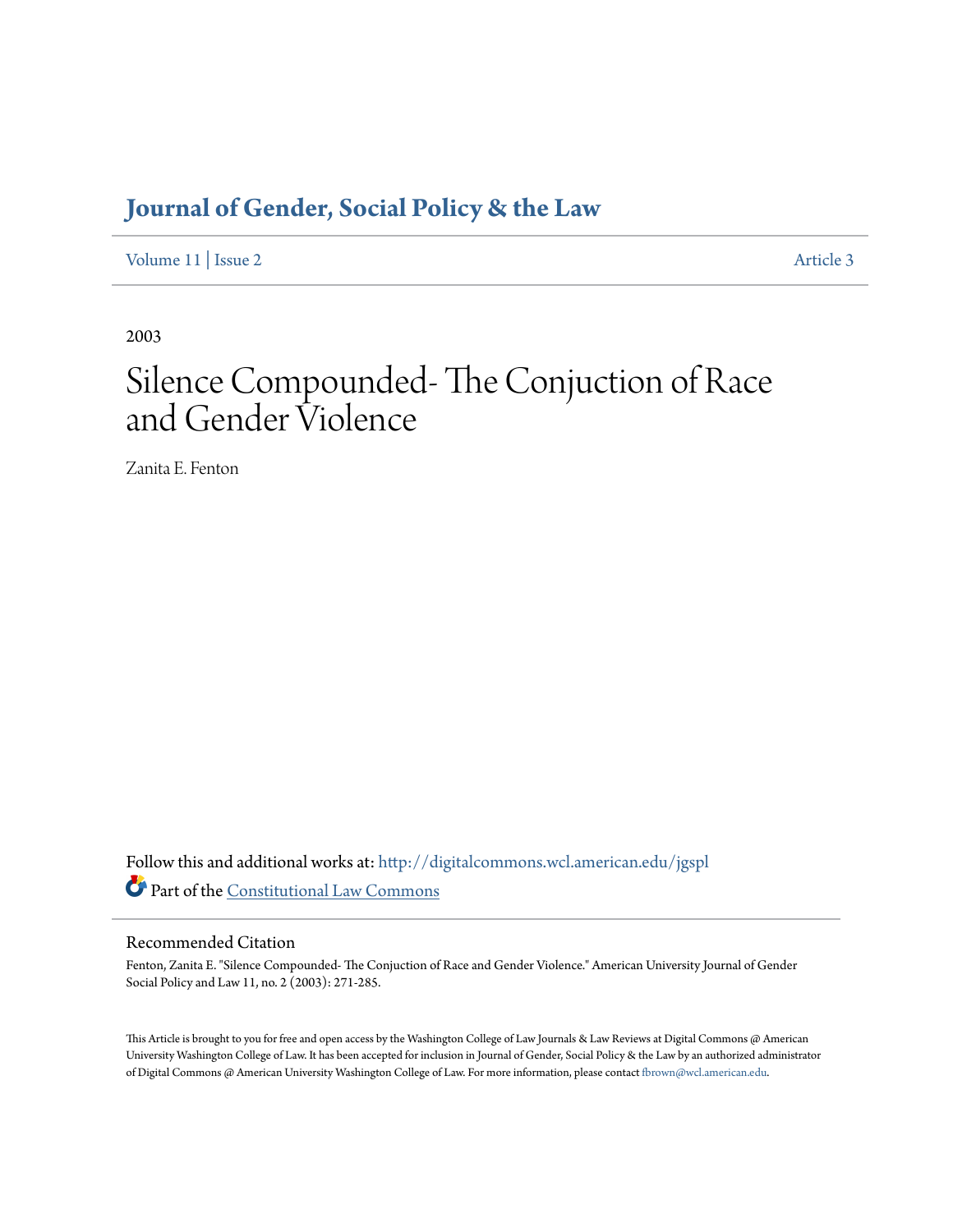## SILENCE COMPOUNDED - THE CONJUNCTION OF RACE AND **GENDER VIOLENCE**

### ZANITA E. FENTON

### PROLOGUE

These remarks were first prepared for this conference, originally scheduled for September 13, cancelled because of the events of  $9/11$ .<sup>1</sup> I note the date because of the unfortunate irony in cancelling a conference concerning one form of violence because of the perpetration of another. This fact is perhaps the best prologue to my remarks as I prepare to discuss the conceptual distinctions for public and private violence. The events of  $9/11$  were of immediate and profound national and international concern. The events of 9/11 also served to deflect attention from a form of "domestic" violence that was a severe and prolonged series of events, yet recognized only as secondary to  $9/11$  events. I do not mean to minimize the tragedy of that day nor do I intend for us to

Associate Professor of Law, Wayne State University Law School; A.B., Princeton University; J.D., Harvard Law School.

<sup>1.</sup> See, e.g., Paul Moses, TERRORIST ATTACKS; A Day of Infamy; Hijacked Planes Hit WTC and Pentagon, NEWSDAY, Sept. 12, 2001, at W02 ("[T]wo hijacked jets on a horrifying suicide mission slammed into the World Trade Center yesterday-killing thousands in the nation's worst terrorist assault—and another crashed into the Pentagon.").

<sup>2.</sup> In many instances, terrorism is a form of "domestic violence," understood politically. See generally Dorothy Q. Thomas & Michele E. Beasley, Symposium on Reconceptualizing Violence Against Women by Intimate Partners: Critical Issues: Domestic Violence as a Human Rights Issue, 58 ALB. L. REV. 1119 (1995). It is also the case that domestic violence, commonly understood as spousal or relationship abuse, is a form of terrorism. See WEBSTER'S REVISED UNABRIDGED DICTIONARY OF THE ENGLISH LANGUAGE 1489 (1913) (citing the word terrorism as "Ter\*ror\*ism" [Cf. F. terrorisme] The act of terrorizing, or state of being terrorized; a mode of government by terror or intimidation. *Jefferson*. <— 2. The practice of governments to accede to political demands by committing violence on civilian targets; any similar use of violence to achieve goals."), *available at* http://humanities.<br>uchicago.edu/forms\_unrest/webster.form.html; see als PERIODICALS, Sept. 1980–Aug. 1981 (Stephen Rosen ed., 1982) (referring to the fact<br>that in the INDEX TO LEGAL PERIODICALS, "domestic violence" did not appear as its<br>own subject until 1980; it previously appeared under the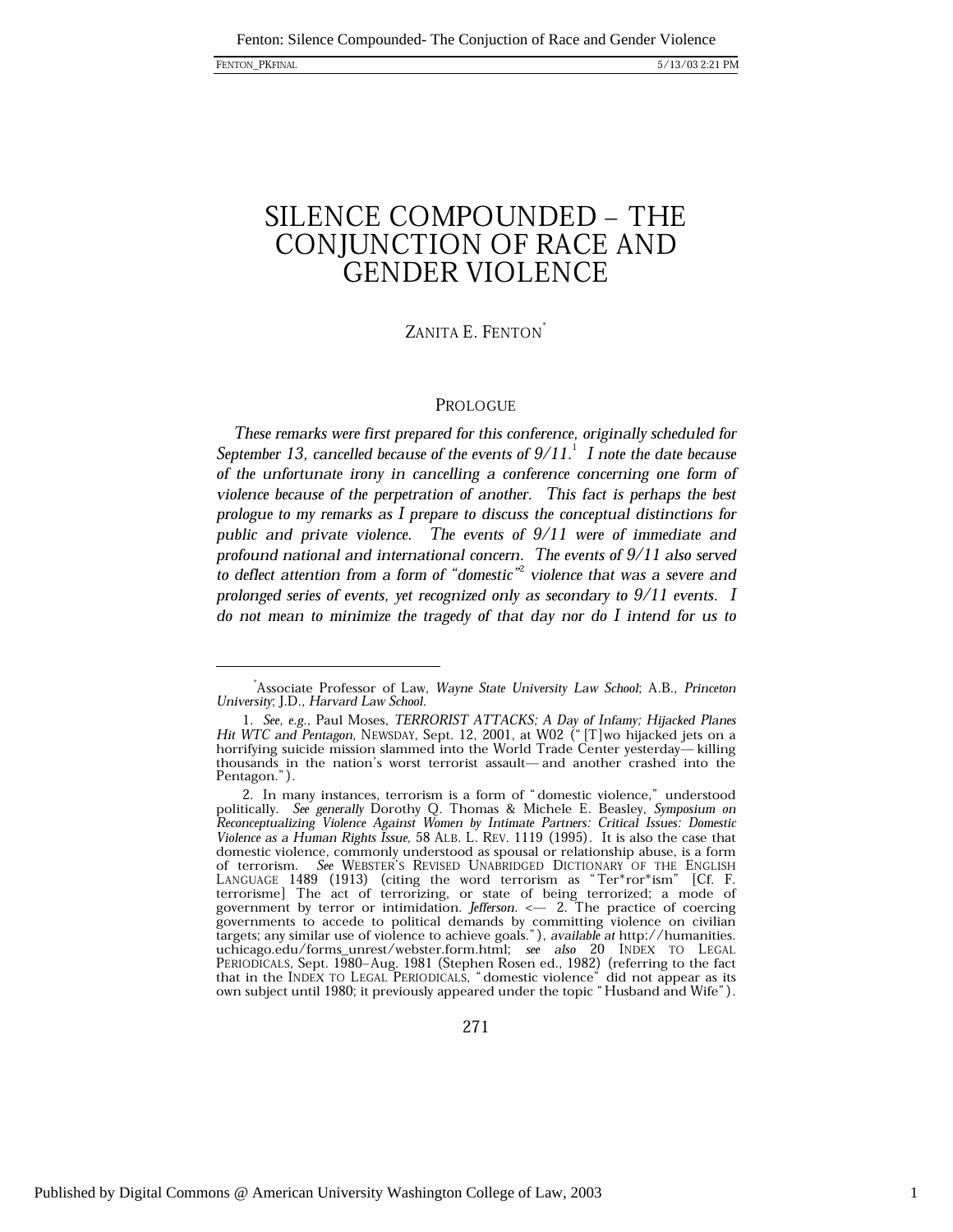ignore the fact that the plight of Afghani women<sup>3</sup> was brought to the forefront of the international stage, in part, by these events; however, I can't help wondering how things might have turned out if we had paid more attention to domestic forms of violence against women rather than characterizing them as a matter of cultural difference and an issue of internal affairs.<sup>4</sup>

### **INTRODUCTION**

Challenging and contravening borders is both difficult and important for the work that we do as feminists. The borders to which I refer include the conceptual division between public and private, race and/or class categorizations, the practice/scholarship divide, $\degree$ and the frequent disconnect between feminist theory and "mainstream" jurisprudence. These distinctions can be both illuminating and obscuring, sometimes simultaneously. Domestic violence is a fertile place to explore these borders.

In numerous ways, Professor Elizabeth M. Schneider has explored these borders through her life's work-perhaps most especially in the area of domestic violence. Successfully moving from practitioner and activist to academic and scholar, Professor Schneider has been able to use insights from practice to both ground and inform her

<sup>3.</sup> See Anna Mulrine, Unveiled Threat; The Taliban is Relentless in Its Oppression of Afghan Women, U.S. NEWS & WORLD REP., Oct. 15, 2001, at 32 (identifying the oppression of women through the stories of a former female medical student who had both witnessed and experienced beatings administered by the Taliban and Afghan men for petty crimes such as walking briskly or going outside without a male escort or burka)

<sup>4.</sup> I mean to parallel the treatment of Afghani women to the use of the doctrine of family privacy to ignore spousal abuse in the United States. See Nomi Maya Stolzenberg, The Return of the Repressed: Illiberal Groups in a Liberal State, 12 J. CONTEMP. LEGAL ISSUES, 897, 930-31 (2002) (defining family privacy as protecting the traditional hierarchal structure of the family rather than protecting the rights of individual family members to "pursue their own conception of the good family<br>life"). See generally Reva B. Siegle, "The Rule of Love": Wife Beating as Prerogative and Privacy, 105 YALE L.J. 2117 (1996) (examining the history of the laws and regulations prohibiting spousal abuse and the manner in which local authorities enforce the law). But see ELIZABETH M. SCHNEIDER, BATTERED WOMEN & FEMINIST LAWMAKING 56 (2000) [hereinafter SCHNEIDER, BATTERED WOMEN] (proposing that internationally, woman abuse must become public to broaden our vision of domestic violence so "[i]deally, these efforts can strengthen both our international work and our understanding of the inextricable link between violence and equality in the United States").

<sup>5.</sup> In this area especially, there tends to be tension between practitioners and scholars. See Jennifer L. Rosato, All I Ever Needed to Know about Teaching Law School I Learned Teaching Kindergarten: Introducing Gaming Techniques into the Law School Classroom, 45 J. LEGAL EDUC. 568, 579 (1995) (citing Elizabeth M. Schneider, Rethinking the Teaching of Civil Procedure, 37 J. LEGAL EDUC. 41 need for connecting theory and practice in teaching civil procedure by using techniques such as role playing instead of simply reciting cases or doctrine).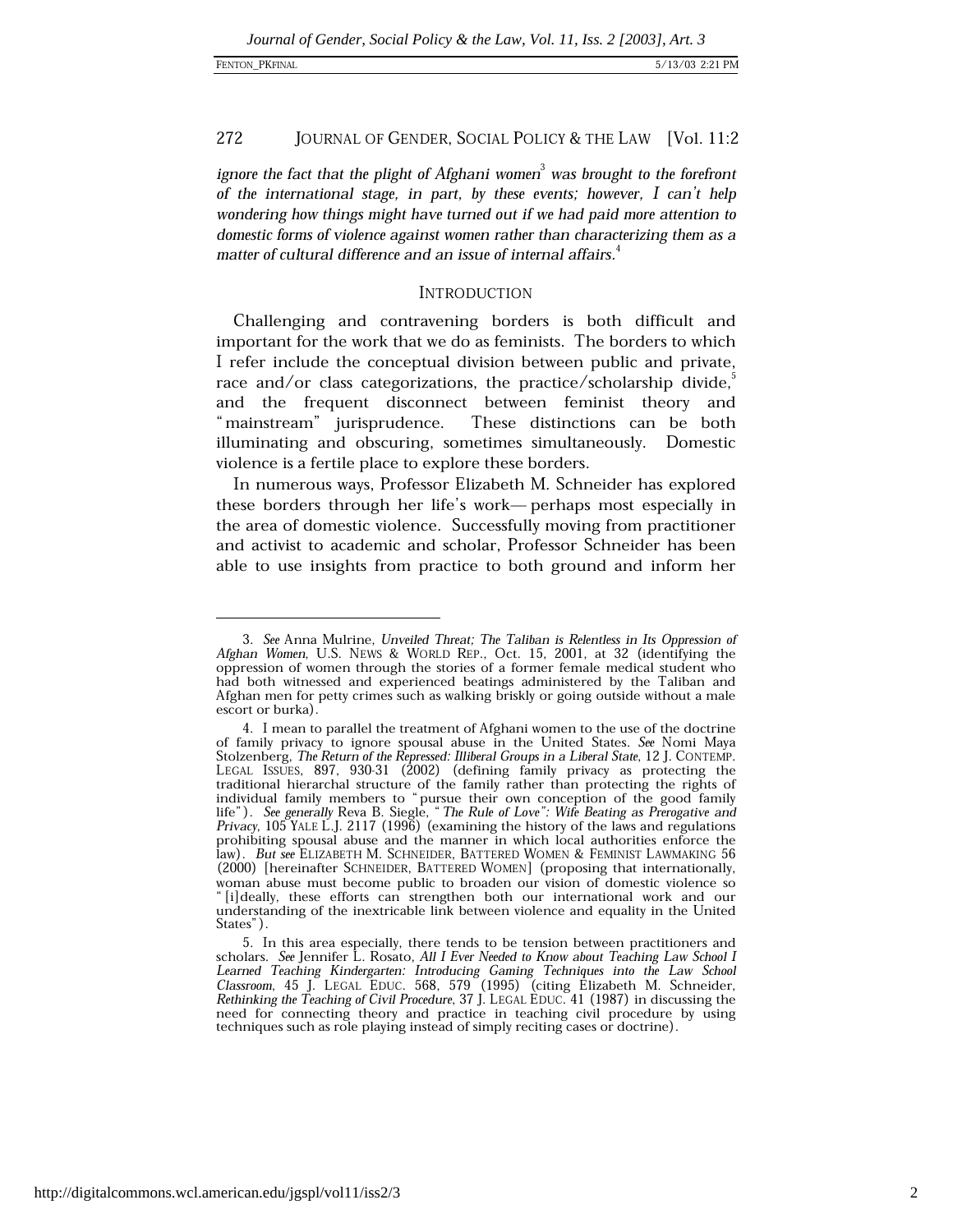### 2003]

### **SILENCE COMPOUNDED**

273

work.<sup>6</sup> She has also shown that the work in a single area can have broad implications for feminist theory, mainstream jurisprudence and ultimately for the  $(re)$  formation of laws.<sup>7</sup> With this introduction, you may have guessed that in this symposium piece I will focus on Particularity and Generality: Challenges of Feminist Theory and Practice in Work on Woman Abuse.<sup>8</sup> This is one of my favorites because it has the potential to enrich all legal thinking and theories.<sup>9</sup> It insists that we deal in the abstract and reality; the ideal and the contextual; and the detailed and the conceptual.<sup>10</sup> In describing this work, Professor Schneider says:

I use the term 'particularity' here to mean the importance of accurately describing and detailing the complexity of women's experiences; in the context of woman abuse, this means understanding the problems of intimate violence that are unique to women. At the same time, we must explore the 'general' dimensions of woman abuse: first, that it is a facet of women's subordination in society; and second, that it is linked to larger problems of societal violence.<sup>11</sup>

In this short tribute to her work, I focus on this aspect of Professor Schneider's work to give my own ideas structure, going further in both the general and the particular from my article, Mirrored Silence.<sup>12</sup>

In Mirrored Silence, the solutions I proposed, especially through social disclosure, made generic suggestions and stopped short of dealing directly with the issues of private violence confronted by

<sup>6.</sup> See generally Elizabeth Schneider, The Dialectic of Rights and Politics: Perspectives from the Women's Movement, 61 N.Y.U. L. REV. 589, 591-92 (1986) [hereinafter Schneider, Dialectic of Rights]. Integrating her knowled through the evolution of the women's movement, Professor Schneider utilizes her own experience as an activist and a lawyer to explore the role of rights discourse in the development of social movements, concluding that the rights discourse is a vital aspect of any political and legal strategy for change.

<sup>7.</sup> See id. at 648-49 (discussing how the women's movement's experience with legal rights shows how rights emerge from political struggle and how this experience mirrored the experience of the women's movement in general).

<sup>8.</sup> Elizabeth M. Schneider, Particularity and Generality: Challenges of Feminist Theory and Practice in Work on Women-Abuse, 67 N.Y.U. L. REV. 520 (1992) [hereinafter Schneider, Particularity and Generality].

<sup>9.</sup> See id. at 567-68 (arguing that in both our feminist theory and our feminist practice, in order to grapple with lesbian-battering, elder-abuse, the problems of battered women with abused children, and the complex issues battered women face as mothers, feminist theory and jurisprudence must shape legal reform).

<sup>10.</sup> See SCHNEIDER, BATTERED WOMEN, supra note 4, at 187 (citing Donna Coker, Enhancing Autonomy for Battered Women: Lessons from Navajo Peacemaking, 47 UCLA L. REV. 1, 48-49 (1999) and positing that the ideal model for intervention proposed by battered women's advocates has been a "coordinated community response").

<sup>11.</sup> *Id.* at 60.

<sup>12.</sup> Zanita E. Fenton, Mirrored Silence: Reflections on Judicial Complicity in Private Violence, 78 OR. L. REV. 995 (1999) [hereinafter Fenton, Mirrored Silence].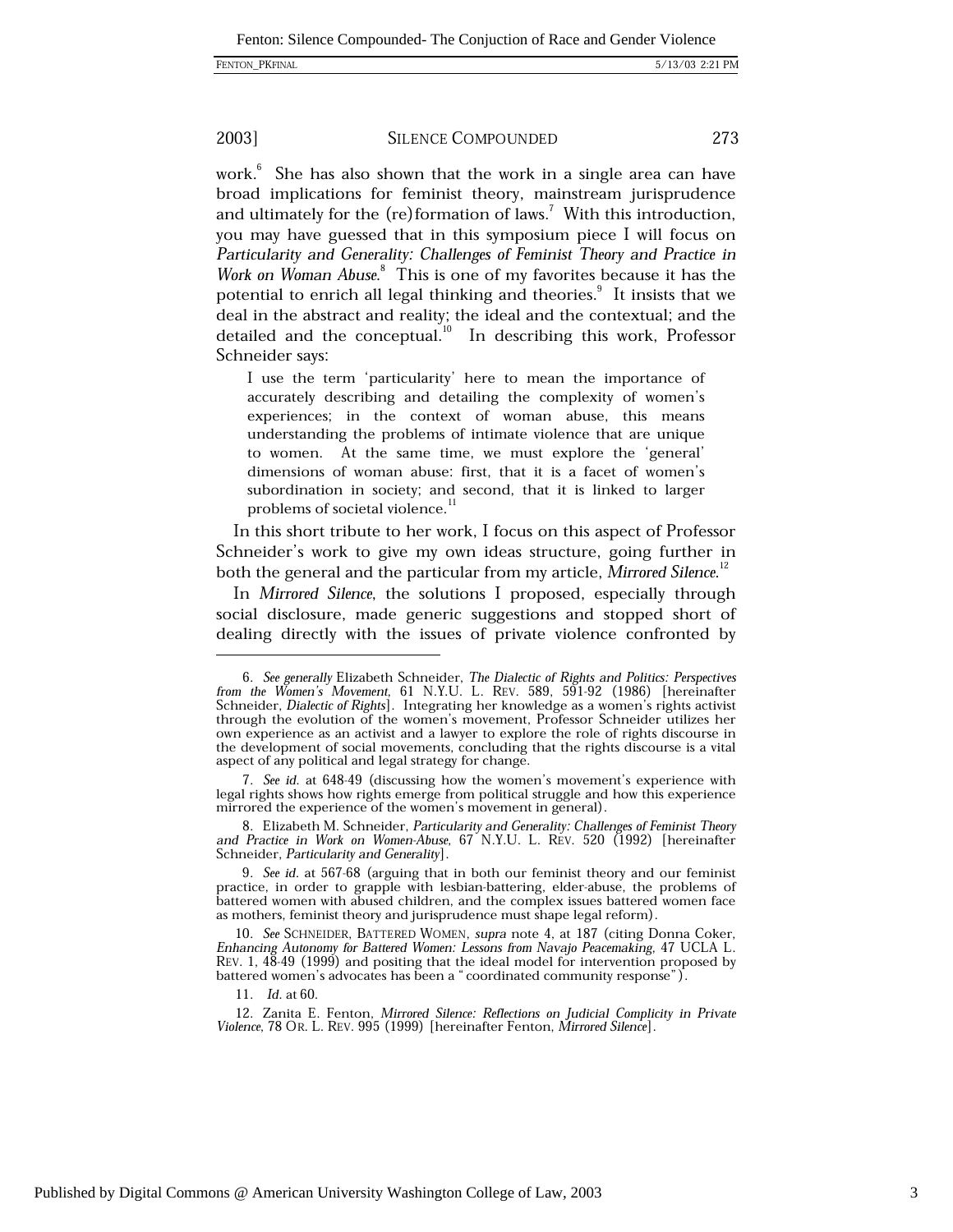"those on the borders."<sup>13</sup> In other words, my first attempt at reformative proposals only addressed the general without looking close enough at the particular. The question here is whether the suggestions which attempt to "make the private public" are workable solutions for every survivor of abuse. To answer this question we must better understand the role of the "public" in conceptualizations of violence.

I suggest in Mirrored Silence that courts ought to write more about the facts in these cases to point out the inadequacies of the law for domestic violence in the hope that the legislature will take notice.<sup>14</sup> In fashioning remedies and solutions, I suggest that both the courts and the legislature should take note of how some women who are battered successfully end the violence, with or without courts' assistance, while many times maintaining their relationships. These suggestions include: (1) social disclosure, (2) self-defense efforts, and (3) intervention.<sup>15</sup> In this discussion, I will only focus on social disclosure.

Since many batterers continue their abusive behavior because of ratification by their peers, often in the form of silent assent, social disclosure in the form of public condemnation can be an effective component in ending violence by refusing to allow it to remain private. The rationale behind the explicit use of social disclosure<sup>16</sup> by the courts as part of an overall means to ending private violence is

<sup>13.</sup> See id. at 1004 (advocating that in order to better assist domestic violence the legal system should speak frankly in court opinions about the facts giving rise to the incident, judges must elaborate on the black letter of the law so as to protect victims from additional violence, and the remedies proposed must be designed around allowing the victim to escape from the abuse).

<sup>14.</sup> See id. at 1004; see also SCHNEIDER, BATTERED WOMEN, supra note 4, at 33 (discussing the role of the judiciary: "Judges have considerable difficulty in genuinely 'hearing' and taking in women's experiences, and consequently in modifying the law to take them into account").

<sup>15.</sup> See Fenton, Mirrored Silence, supra note 12, at 1052-58 (examining these three ideas as strategies for helping battered women successfully end the abuse being inflicted upon them).

<sup>16.</sup> See id. at 1054 (defining the concept of social disclosure as "finding actions to make private violence a public matter" including disclosure to neighbors, relatives, friends and others). "Courts have the ability to use the strategy, first by writing complete stories of the violence into the public record with some strong form of condemnation, and second through the use of appropriate punishment that makes<br>the perpetrators' actions more public." Id. A useful analog is publication of the<br>names of drunk drivers. Id. at 1055. For example, both DWI an often published in the local newspapers as a form of public sanction. This has also been a form of sanction for long-term child-support delinquents. Id. Names of people convicted of solicitation are also published in some jurisdictions. Id. Other possibilities for public shaming include signposts, sandwich boards, or bumper stickers. Id. Public apology has specifically been employed as a form of public sanction against a wife beater. Id.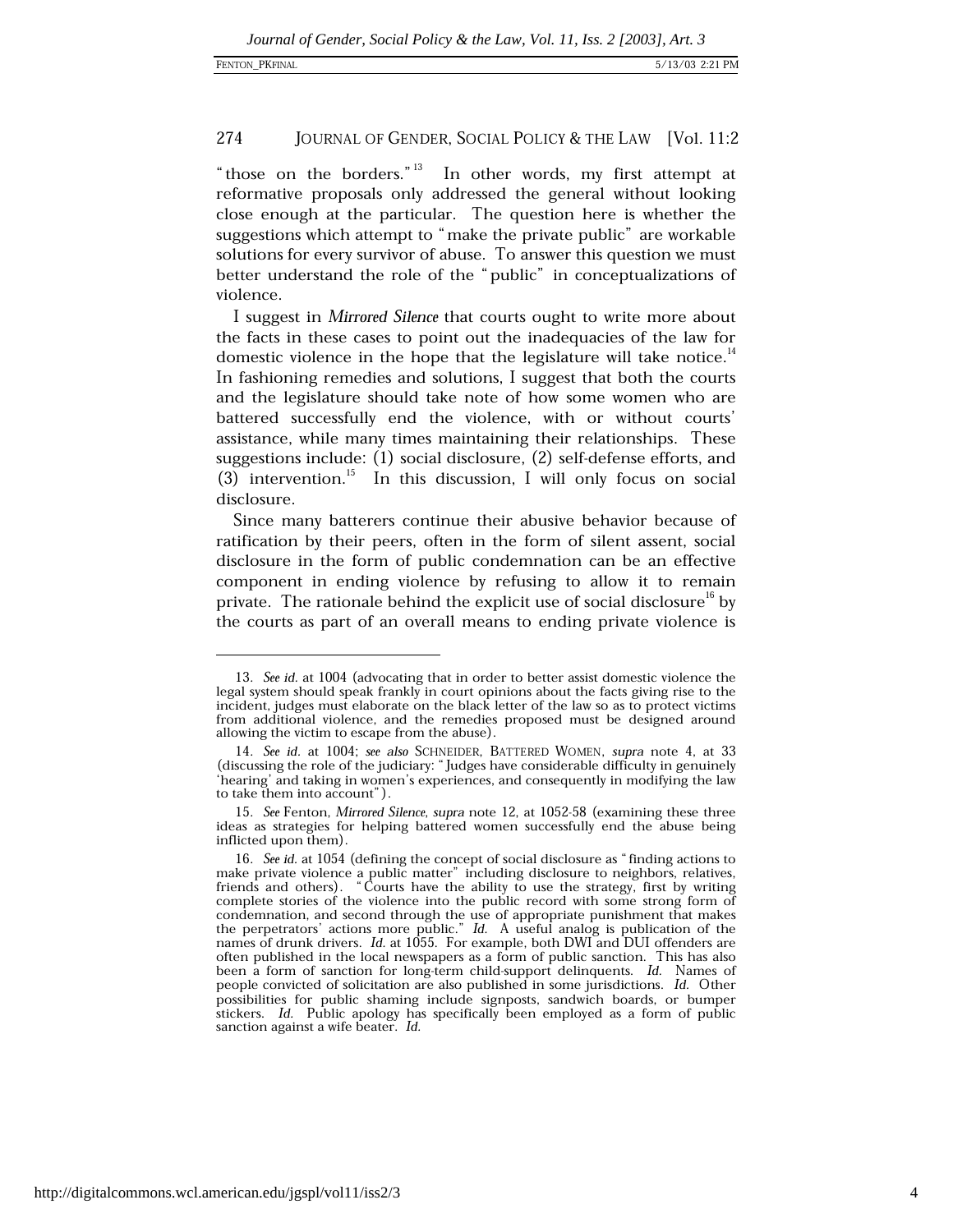### FENTON\_PKFINAL

### 5/13/03 2:21 PM

### 2003]

### **SILENCE COMPOUNDED**

275

that courts act authoritatively to "make the private public,"<sup>17</sup> hence ending some of the silence.

The success of "making the private public" is intrinsically dependent on our association of the "private" with gender, especially in the context of domestic abuse. However, the correlation of gender labels to private and public do not complete the picture in societal conceptualizations of violence. Social conceptualizations of violence include the "public" as one associated with race<sup>18</sup> and "otherness"<sup>19</sup> within the public/private dichotomy.

The suggestion of social disclosure is a good general proposition, but has many potential failings when it is applied to particularized situations or particular individuals. $^{20}$  What is not explicitly discussed is that this proposed solution does not fully take into account the potential for the perpetuation of harmful stereotypes. Of course, stereotypes are contextual. Within the context of modern day American society, stereotypes range from gender roles, conduct and character of the various races and cultures, character associated with sexuality and sexual orientation, and associations with class and social status to name a few. In addition to these stereotypes being

Just as the term 'battered woman' is a static, inaccurate account of the many life experiences of a woman who has been battered, so too is the notion that there exists one paradigmatic 'battered woman.' Feminist legal theory has become more sensitized to the problem of essentialism-the view that there is one single 'woman's' experience. Many feminist critics have written powerfully about the way in which the notion of womanhood has been described as a single uniform experience, and the way in which that has excluded a multiplicity of experiences based on race, class, ethnicity, age, sexual orientation, and other dimensions.

Id.

19. "Others" implicitly refers to those marginalized in American society for reasons of identity, including for race, gender, religion, sexual orientation, and disability.

<sup>17.</sup> *Id.* at 1054.

<sup>18.</sup> My focus here is on the interaction of race and gender, specifically the experiences of Black women. However, where this discussion is specific to this level of categorization, it is primarily intended as an example that might serve useful for any other categorizations outside the "normative." Discussion of other locations is too ambitious for this piece. See Schneider, Particularity and Generality, supra note 8, at 531.

<sup>20.</sup> The example discussed in Mirrored Silence is that when the level of violence used by the abuser is high, legal and social sanctions are generally ineffective and may even lead to further escalation. See Fenton, Mirrored Silence, supra note 12, at 1056-58 (citing Jeffrey Fagan, Cessation of Family Violence: Deterrence and Dissuasion, FAMILY VIOLENCE 377, 391 (Lloyd Ohlin & Michael Tonry eds., 1989)) (noting that incarceration of the abuser with simultaneous protection of the victim is the best option in this situation); see also Donna Coker, Shifting Power for Battered Women: Law, Material Resources, and Poor Women of Color, 33 U.C. DAVIS L. REV. 1009, 1016 (2000) ("The] uncritical resort to increasing criminal sanctions serves to hide the social and political conditions that foster battering.").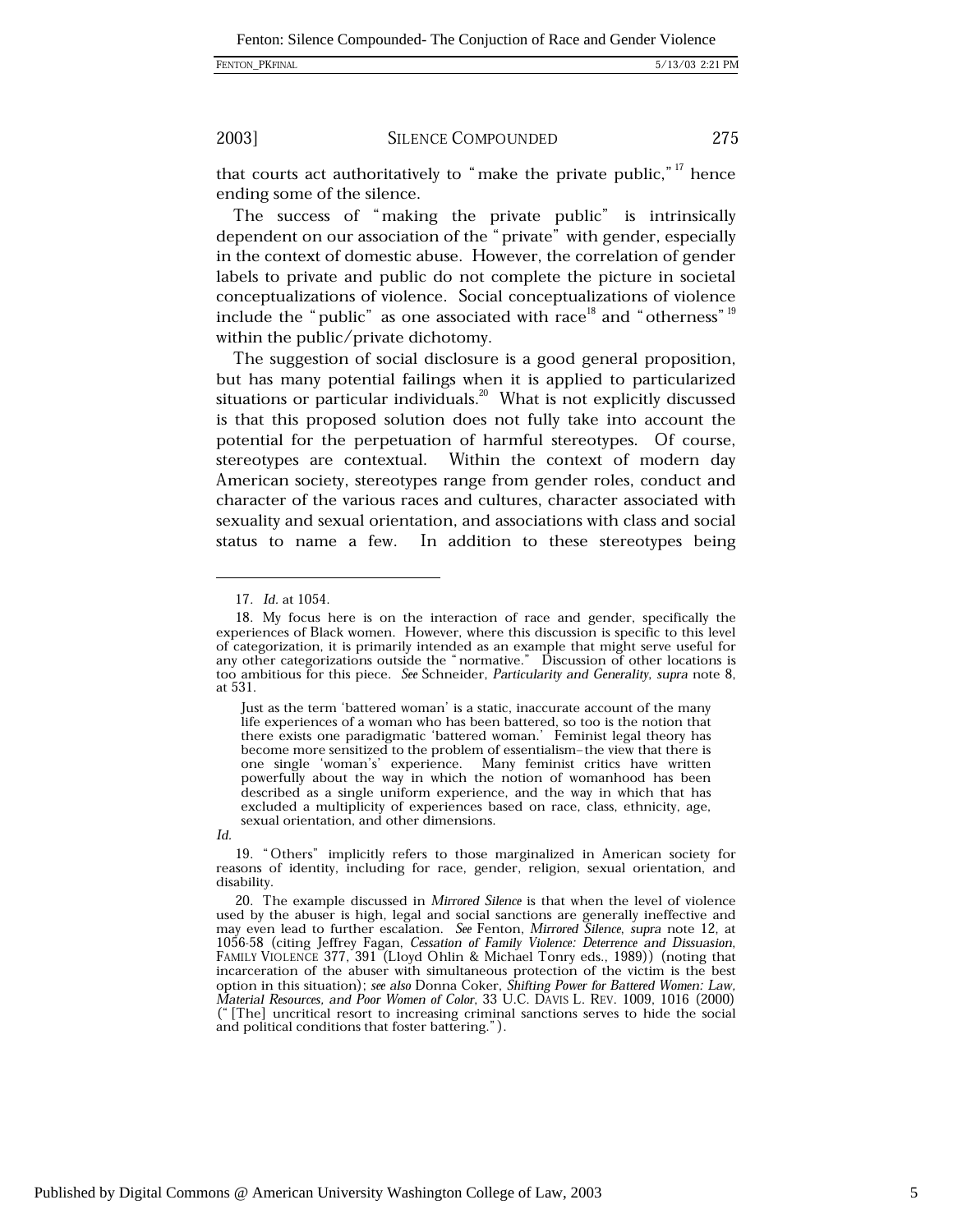associated with an individual in any given situation, the individuals charged with administering justice are also affected. These individuals, including judges, have personal biases and experiences that will color the ways in which they tell the story. This point may be the greatest practical barrier to transforming the laws and norms affecting domestic violence as it affects individuals.<sup>21</sup> **These** considerations explain why here I am constrained to use only the single example of Black women in abusive relationships to demonstrate the complexities within the general theory.<sup>22</sup> However, I then hope the general theory can be used and applied by analogy for other individuals.

### PUBLIC/PRIVATE: RACE/GENDER<sup>23</sup>-OBSCURING THE DICHOTOMIES

The absenting of violence from society happens in at least two ways, both dependent on our conceptualizations . . . where the violence is public, we make the act into a spectacle and the individual committing the act into a deviant . . . where the violence is private, we ignore, hide and silence the violence as much as possible. Thus, our treatment of public violence removes us from responsibility for the violence without, while our treatment of private violence shields us from the potential violence within.<sup>24</sup>

Feminists have focused fairly extensively on the gendered nature of the public/private dichotomy.<sup>25</sup> Therefore, I will not reiterate what others have stated so well. To state the general understanding in the

23. My choice of dichotomous categories begins the obfuscation. The traditional oppositions are public and private, black and white, male and female with the corresponding position in relative power.

<sup>21.</sup> See Fenton, Mirrored Silence, supra note 12, at 1044-45 ("Judicial opinions may be only one part in the realization of justice, but it is a very important part and the final step in legitimate norms."); see also SCHNEIDER, BATTERED WOMEN, supra note 4, at  $109-10$  (" $E$  ven if good rules are passed by a legislature, judges' interpretations can eviscerate them.").

<sup>22.</sup> See, e.g., Christine E. Rasche, Minority Women and Domestic Violence: The Unique Dilemmas of Battered Women of Color, in THE CRIMINAL JUSTICE SYSTEM AND WOMEN: OFFENDERS, VICTIMS, AND WORKERS 246-61 (Barbara R. Price & Natalie J. Sokoloff<br>eds., 1995) (describing how minority women found themselves sharing common concerns as well as peculiar ethnic problems to those faced by non-minority women); see also Linda L. Ammons, Mules, Madonnas, Babies, Bath Water, Racial Imagery and Stereotypes: The African-American Woman and the Battered Woman Syndrome, 1995 WIS. L. REV. 1003, 1056-76 (1995) (discussing, specifically, the experiences in the justice system of Black women who have been battered); Coker, supra note 20, at 1014 (advocating a "material resources" test to find the best policies and intervention strategies for poor women of color).

<sup>24.</sup> Fenton, Mirrored Silence, supra note 12, at 1028.

<sup>25.</sup> See, e.g., Elizabeth M. Schneider, The Violence of Privacy, 23 CONN. L. REV. 973 (1991) [hereinafter Schneider, Violence of Privacy]; Kathleen Mahoney, Theoretical Perspectives on Women's Human Rights and Strategies for their Implementation, 21 BROOK. J. INT'L L. 799 (1996); SCHNEIDER, BATTERED WOMEN, supra note 4.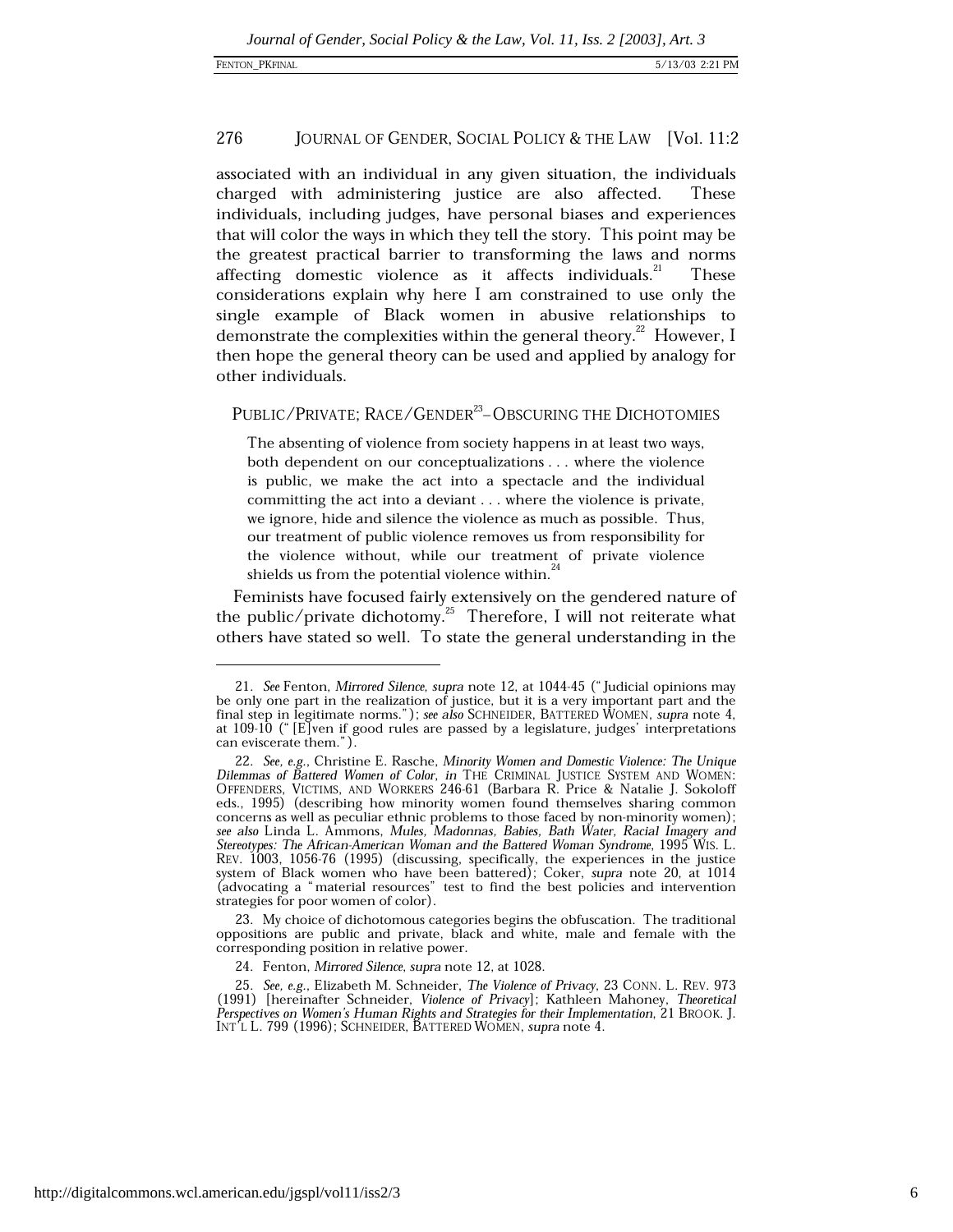### 2003]

**SILENCE COMPOUNDED** 

277

context of violence, I easily cite Professor Schneider's work on the nature and conceptualization of privacy—" [p] rivacy says that what goes on in the violent relationship should not be the subject of state or community intervention. Privacy says that it is an individual, and not a systemic problem. Privacy operates as a mask for inequality, protecting male violence against women." $26$  She goes on to say, "the decision about what we protect as 'private' is a political decision that always has important 'public' ramifications."<sup>27</sup>

When the underlying context of the public/private dichotomy is the home/marketplace, it is easy to see how "[t] he dichotomy of 'public' and 'private' has shaped our understanding of gender."<sup>28</sup> In addition, once our initial focus is on gender, the experienced realities of violence dictate the associations of the private with women and the public with men: "Women are about  $6$  times more likely than men to experience violence committed by an intimate . . . men [are] about twice as likely as women to experience acts of violence by strangers." $^{29}$  However, when the initial focus is on violence (read:

<sup>26.</sup> Schneider, Violence of Privacy, supra note 25, at 984-85. For a comprehensive discussion of the feminist critique of privacy, see Debra Morris, Privacy, Privation, Perversity: Toward New Representation of the Personal, 25 SIGNS 323 (2000) (explaining that privacy, in the current social critique, has been defined negatively, especially in radical critiques, as a place where collective action cannot reach and can thus be oppressive and repressive to women).

<sup>27.</sup> Schneider, Violence of Privacy, supra note 25, at 978; see also Thomas & Beasley, supra note 2, at 1123-26 (discussing a lack of state responsibility and enforcement of laws pertaining to actions by private individuals); Mahoney, supra note 25, at 842-45 (arguing that the private/public dichotomy traditionally associated with the inapplicability of human rights law to gender violence is a myth and that the doctrinal tools must be used to address women's rights in human rights).

<sup>28.</sup> See SCHNEIDER, BATTERED WOMEN, supra note 4, at 87-88. In BATTERED WOMEN, Professor Schneider says of the public/private dichotomy, "[t] he traditional notion of separate spheres is premised on a dichotomy between the private world of family and domestic life (the "women's sphere"), and the public world of the marketplace (the men's sphere")." Id. at 87-88 (citing Frances Olsen, The Family and the Market: A Study of Ideology and Legal Reform, 96 HARV. L. REV. 1497, 1499-1501  $(1983)$ .

<sup>29.</sup> RONET BACHMAN & LISA E. SALTZMAN, BUREAU OF JUSTICE STATISTICS, U.S. DEP'T OF JUSTICE, VIOLENCE AGAINST WOMEN: ESTIMATES FROM THE REDESIGNED SURVEY 1, 3 (Aug. 1995) (emphasis added); see also DIANE CRAVEN, BUREAU OF JUSTICE STATISTICS, U.S. DEP'T OF JUSTICE, SEX DIFFERENCES IN VIOLENT VICTIMIZATION, 1994 4 (Sept. 1997) (noting that for male victims a stranger committed a majority of victimizations (63%), while a non-stranger committed 37%). For female victims the distribution was reversed. Id. The offender was most often someone known to them (62%), whereas a stranger committed 38% of the violence against females Id.;<br>BUREAU OF JUSTICE STATISTICS, U.S. DEP'T OF JUSTICE, VIOLENT CRIME 2 (Apr. 1994) (finding that "a third of all violent victimizations of women but a twentieth of all violent victimizations of men are committed by a relative or intimate"); LAWRENCE A. GREENFELD ET AL., BUREAU OF JUSTICE STATISTICS, U.S. DEP'T OF JUSTICE, VIOLENCE BY INTIMATES 4 (Mar. 1998) ("Although less likely than males to experience violent crime overall, females are five to eight times more likely than males to be victimized by an intimate.").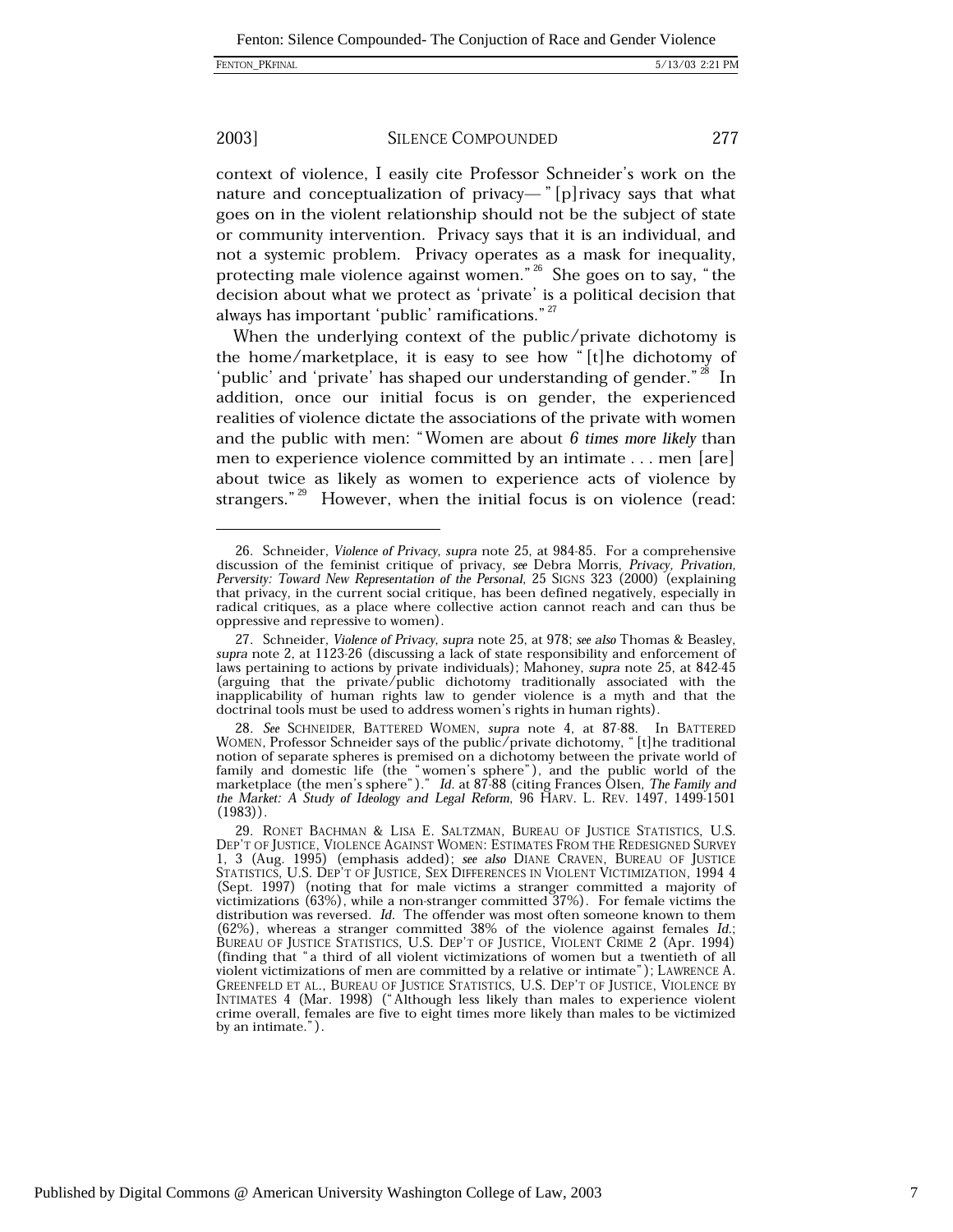public violence), social conceptualizations are associated most closely with poverty and race,<sup>30</sup> while violence perpetrated by those in the "mainstream" (read: moneyed, white and male) are obscured and treated as aberrational.<sup>31</sup> This is consistent with the quotation beginning this section<sup>32</sup> in that where the alleged perpetrator of the violence is not in the "mainstream," it is a public matter; where the perpetrator is within the mainstream, it is obscured. Thus, whomever holds the relative position of power controls normative conceptualizations of its violence. legitimacy. and the "righteousness" of those in control.<sup>33</sup>

Compare the bias demonstrated by the above statistics most relevant to gender with the bias demonstrated by those most relevant to race. "African American boys are six times more likely than their white counterparts to be incarcerated for crimes against people, four times more likely to be locked up for property crimes or 30 times more *likely* to be confined in a state facility for drug offenses."<sup>34</sup> I chose to

Id.

32. See supra note 24 and accompanying text.

33. See Zanita E. Fenton, Domestic Violence in Black and White: Racialized Gender Stereotypes in Gender Violence, 8 COLUM. J. GENDER L. 1, 37 (1998) [hereinafter Fenton, Racialized Gender Stereotypes].

Because dichotomous thinking is one-dimensional, it does not fully explain how stereotypes operate within dynamic, multi-dimensional, competing hierarchies. Power is the defining essence of the dualisms. The dualisms are also placed in hierarchy dependent upon the context. Within a given hierarchy, the dualism with the most power relative to the situation determines which stereotype is dominant.

I don't mean to suggest that disproportionate minority confinement results solely from the willful unfairness of bigoted authorities. It results from all sorts of things-including the greater likelihood that minority parents will be poor, uneducated or politically unconnected, which means they will be less likely to have their children released to their custody by police officers and

<sup>30.</sup> See generally Jon Hurwitz & Mark Peffley, Public Perceptions of Race and Crime:<br>The Role of Racial Stereotypes, 41 AM. J. POL. SCI. 375 (1997) (examining experiments linking perceptions on race associated with crime and discussing implications of such perceptions with public policy).

<sup>31.</sup> See Fenton, Mirrored Silence, supra note 12, at 1028-29.

Our common understanding of public violence is that which is unjustified and occurs to and by other people who do not appear to be in an intimate [The conceptualization of] public violence [as] relationship.... perpetrated by and to 'others' . . . allows us to view violence in our society as deviant, exceptional occurrences of which 'normal' civilized individuals are incapable.

Id.

<sup>34.</sup> William Raspberry, Race, Crime and Punishment, WASH. POST, May 14, 1999, at A33 (emphasis added) ("African American youths constitute 15% of 10-17 year-olds but account for 26% of juvenile arrests.  $\dots$  This same 15% accounts for 41% of those detained as delinquents, 46% of the juveniles in corrections institutions and 52% of the juveniles transferred to adult criminal court after judicial hearings."). The author interprets these figures as most indicative of dissimilar treatment.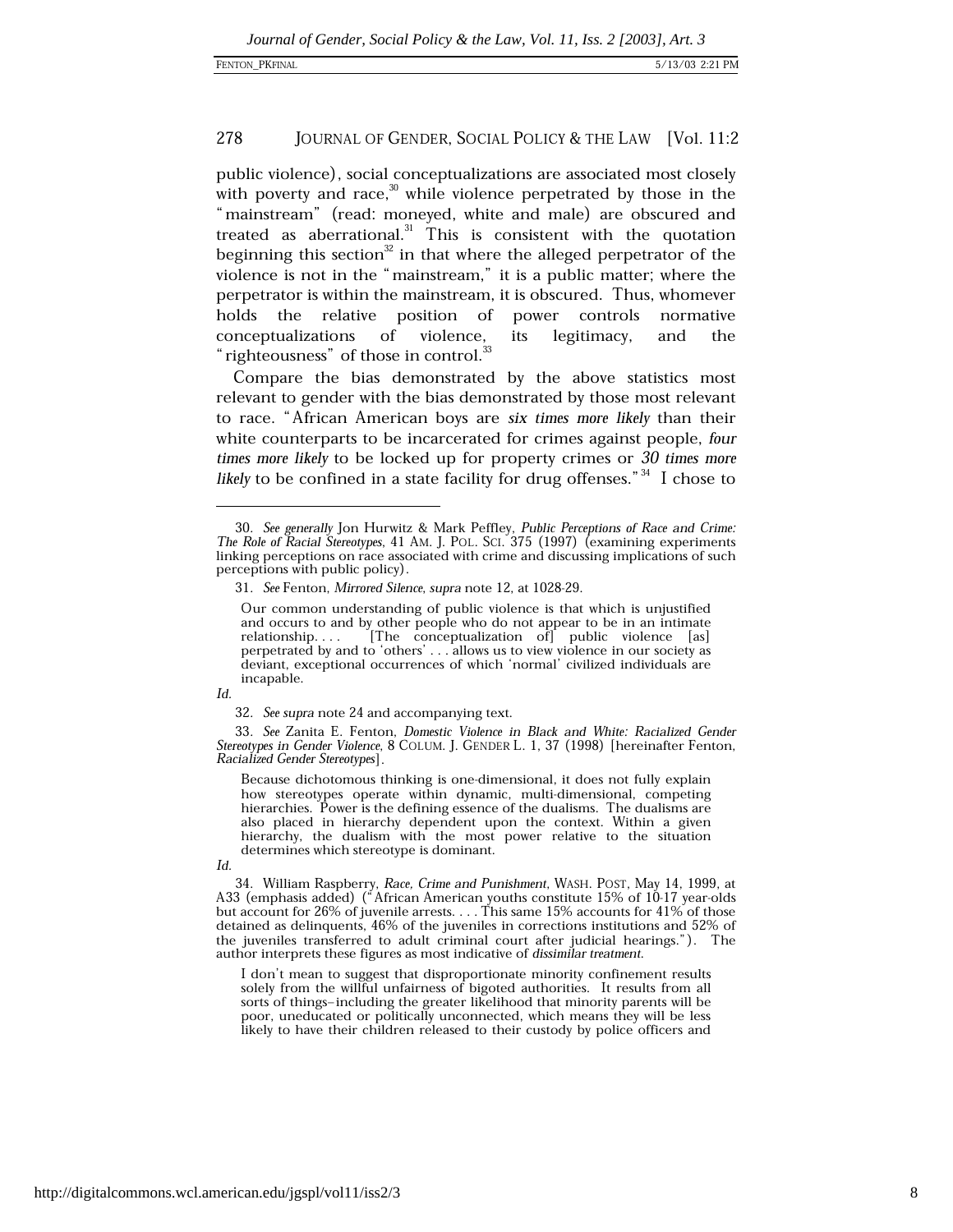### FENTON\_PKFINAL

### 2003]

### **SILENCE COMPOUNDED**

279

use statistics for black youths because theirs have become the stereotypic faces of violence.

While the statistics for gender and those for race describe reality to a degree, they are also determined to a great extent by social expectations. In addition to the fact that scholars generally acknowledge that domestic violence offenses are greatly underreported,<sup>35</sup> other scholars also believe that race statistics suffer from over-reporting of crime by minority individuals in combination with under-reporting of victimizations of minorities.<sup>36</sup> In other words, public understandings of violence are substantially created by stereotype. "Stereotypes, on an individual or collective basis, are a means of defining 'self' by deflecting certain characteristics onto and "undermining perceptions of within-group 'others'"  $37$ variability."<sup>38</sup>

Id.; see also LORI DORFMAN & VINCENT SCHIRALDI, BUILDING BLOCKS FOR YOUTH, OFF BALANCE: YOUTH, RACE & CRIME IN THE NEWS 1 (Apr. 2001) ("More than two-thirds of youths confined in America are minority youth, even though minorities make up only about one-third of America's youth population."), available at http://www. buildingblocksforyouth.org/media/media.html.

35. See, e.g., Sharon Wofford Mihalic & Delbert Elliot, If Violence is Domestic, Does it Really Count?, 12 J. FAM. VIOLENCE 293 (1997) (discussing how underreporting of domestic abuse is due in great measure to the respondents' unwillingness to characterize intimate violence as criminal); R. EMERSON DOBASH & RUSSELL DOBASH, VIOLENCE AGAINST WIVES: A CASE AGAINST PATRIARCHY 164-67 (1979) (noting that out of 109 women interviewed who experienced over 32,000 assaults during their marriages, only 517 of these assaults, less than 2%, were actually reported to the police).

36. See, e.g., DORFMAN & SCHIRALDI, supra note 34, at 13-17 (citing evidence that newspapers are more likely to identify race in a crime story when an African-American is the suspect and illustrating that white victims received greater media coverage than black victims).

37. Fenton, Racialized Gender Stereotypes, supra note 33, at 17; see DAVID L. HAMILTON ET AL., SOCIAL COGNITION AND THE STUDY OF STEREOTYPING IN SOCIAL COGNITION: IMPACT ON SOCIAL PSYCHOLOGY 291, 295 (Patricia G. Devine et al. eds., 1994) (explaining that stereotyping is a response to an inability to make intimate acquaintance, relying on a noticeable trait marking a well-known type and filling in the rest of the mind's details with rigid stereotypes)

38. HAMILTON ET AL., supra note 37, at 295; see also Fenton, Racialized Gender Stereotypes, supra note 33, at 11.

Stereotypes serve as a proxy for the character of the person and for the truth of a situation.... Stereotypes maintain the status quo by preventing those who subscribe to those views from adequately dealing with the situation, keeping the objects of the stereotypes bound in their prescribed roles, and

judges. It may result as well from the greater tendency of white officials to see white juvenile offenders as 'troubled youth' and black offenders as troublemakers, gangbangers or predators.... A California study, for example, revealed that minority youths routinely get stiffer punishments and are more likely to get jail time than white kids who commit the same<br>offenses. Another study in Portland, Oregon, found minority youngsters being locked up at rates several times higher than their arrest rates. (One result of the Portland study is that arrest and confinement rates for black juveniles are close to equal.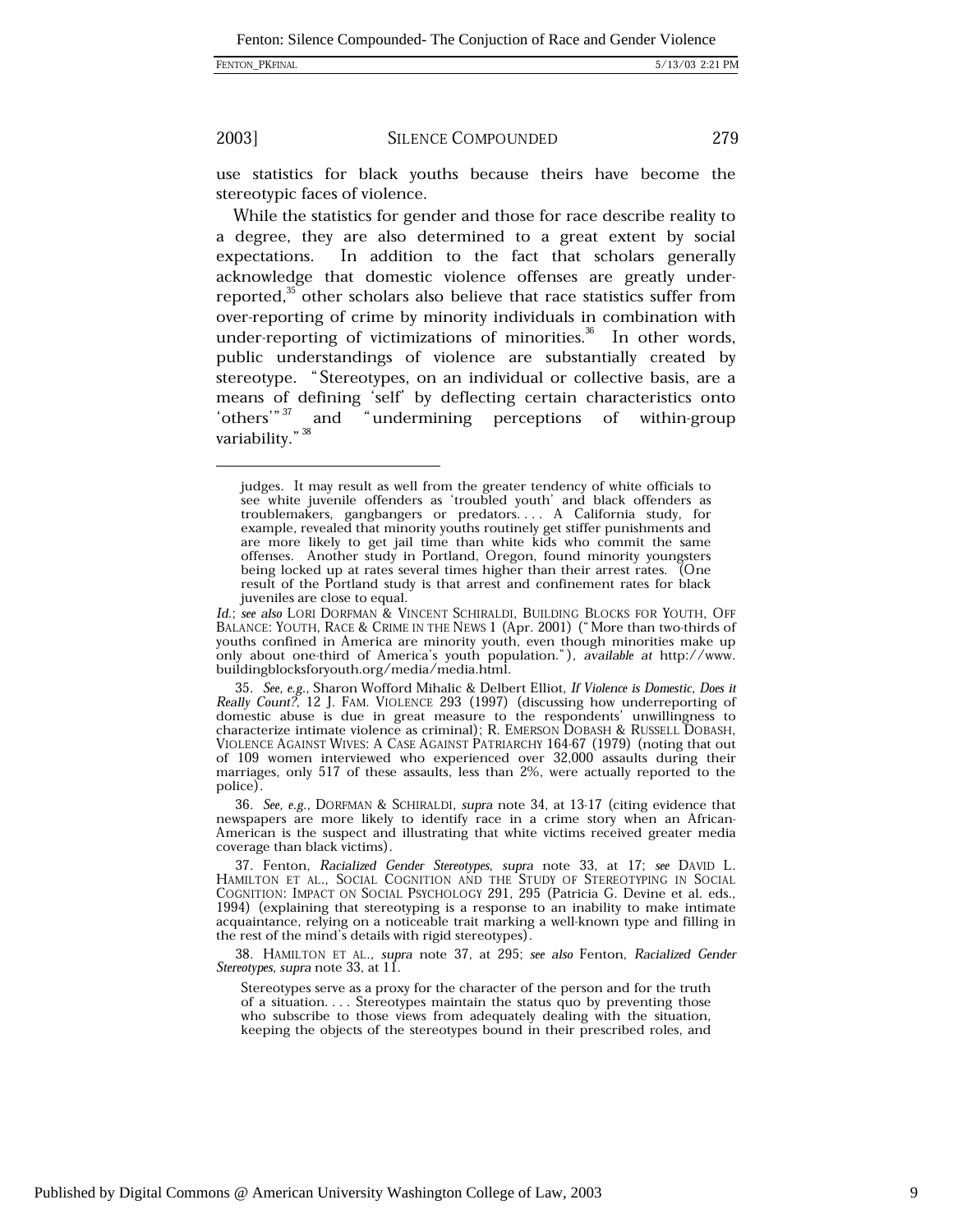Contributing most prominently to stereotype are media representations.<sup>39</sup> From a study of a range of media,

[o]verall, the studies taken together indicate that depictions of crime in the news are not reflective of either the rate of crime generally, the proportion of crime which is violent, the proportion of crime committed by people of color, or the proportion of crime committed by youth. . . . Most studies that examine race and crime find that the proportion of crime committed by people of color (usually African Americans) is over-reported and that Black victims are under-represented.<sup>40</sup>

Thus, in the public, we have invisible black victims and visible black suspects, while simultaneously having invisible white (male) perpetrators, and visible (white) women victims.<sup>41</sup>

Society's perception of a publicly violent individual creates a selffulfilling prophecy: those who are considered to be violent are more

Id.

Id.

40. Id. at 6 (stating that the news presents the public with a false picture of higher frequency and severity of crime than actually takes place).

41. See Hurwitz & Peffley, supra note 30, at 376 (1997) (citing Robert Entman, Blacks in the News: Television, Modern Racism, and Cultural Change, 69 JOURNALISM Q. 341, 341-61 (1992)) (discussing the portrayal of black criminals as a nameless threat in news broadcasts and stories); see also Fenton, Mirrored Silence, supra note 12, at n.138 (referring to Entman text). Notice that gender statistics are generally not identified by race and racial statistics are generally not identified by gender.

'[P] ersons of color are represented in the crime category primarily for their contributions to crime, whereas Whites 'are shown for their reaction to and suffering from crime.' [The authors] conclude that these depictions overemphasize the harm people of color inflict on White victims, perpetuate tension between groups, and inhibit cooperation.

DORFMAN & SCHRILADI, supra note 34, at 13 (quoting Romer et al., The Treatment of Persons of Color in Local Television News: Ethnic Blame Discourse or Realistic Group Conflict?, 25 COMMUNICATION RESEARCH 298-99 (1998)).

[V]iolent crimes committed by blacks comprised a substantial portion of news stories centrally featuring blacks. Just as important, in video presentation black criminals were portrayed quite differently from white criminals. The former were more likely to remain unnamed, to be seen in handcuffs, in physical custody, and were less likely to speak for themselves. These findings strongly suggest that the media contribution is one of both linking blacks to the issue of crime and, moreover, rendering stereotypes of blacks more negative.

Id.

perpetuating misconceptions.

<sup>39.</sup> See DORFMAN & SCHIRALDI, supra note 34, at 3.

The public depends on the media for its pictures of crime. Three-quarters (76%) of the public say they form their opinions about crime from what they see or read in the news, more than three times the number who state that they get their primary information on crime from personal experience  $(22\%)$ .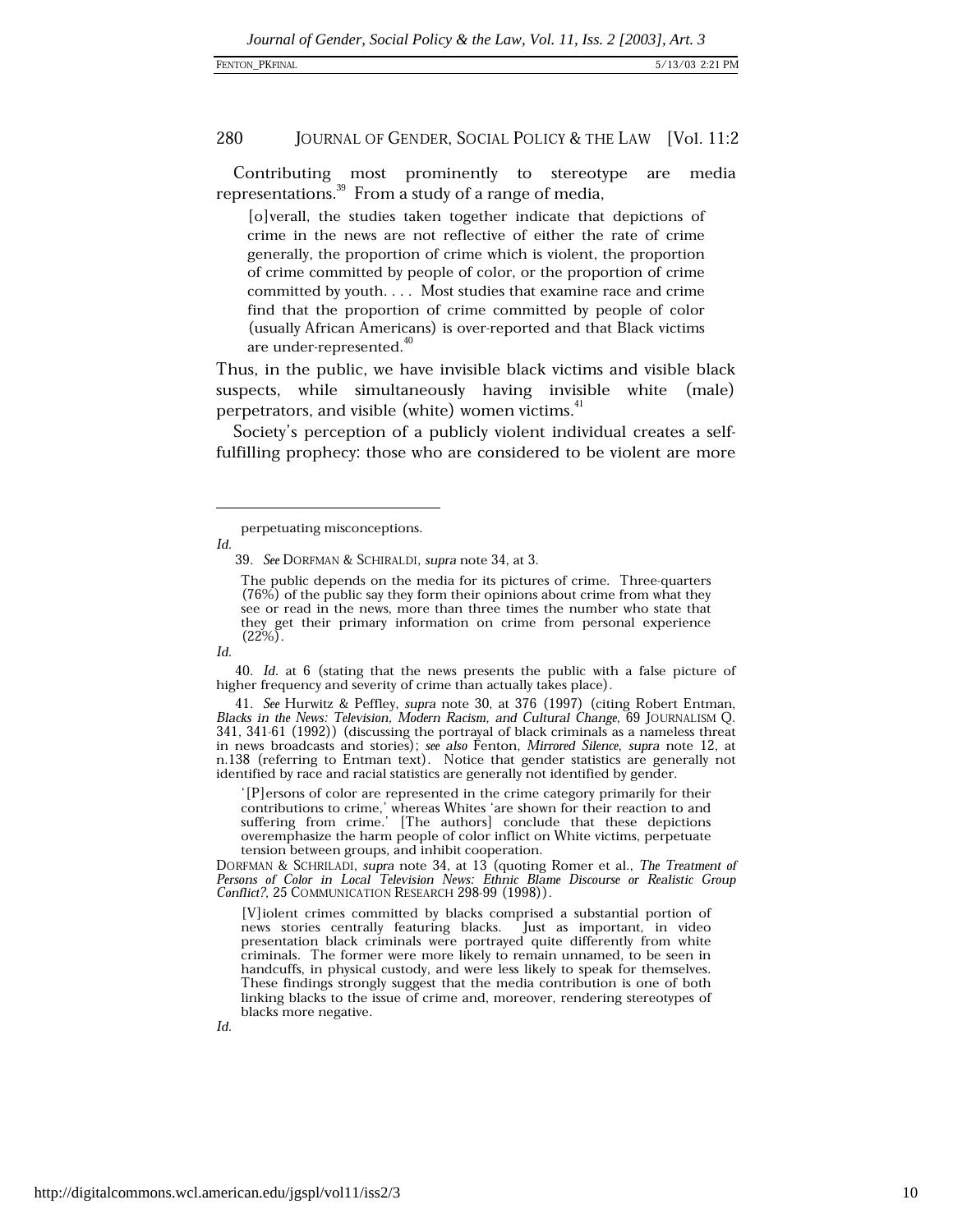Fenton: Silence Compounded-The Conjuction of Race and Gender Violence

FENTON\_PKFINAL

2003]

### **SILENCE COMPOUNDED**

281

often suspected,<sup>42</sup> accused, charged, and quite often given harsher sentences.<sup>43</sup> Where this phenomenon directly affects primarily young

<sup>42.</sup> Racial profiling is prevalent in current society. See, e.g., DJ Silton, U.S. Prisons and Racial Profiling: A Covertly Racist Nation Rides a Vicious Cycle, 20 LAW & INEQ. 53, 54-<br>55 (citing HUMAN RIGHTS WATCH, HUMAN RIGHTS WATCH WORLD REPORT 2000: EVENTS OF 1999 393 (2000)) (highlighting the disproportionate number of African-American inmates, compared to the general population); Kathryn Russell, "Driving While Black": Corollary Phenomena and Collateral Consequences, 40 B.C. L. REV. 717, 725 (1999) (discussing the phenomenon of "driving while b such as requiring police officers to record every traffic stop); Frank Rudy Cooper, The Un-balanced Fourth Amendment: A Cultural Study of the Drug War, Racial Profiling and Arvizu, 47 VILL. L. REV. 851, 869-72 (2002) (discussing how racial profiling seems acceptable if authorities are assuming that certain races are more likely to be involved in gangs or drugs and therefore more violent); Rene Bowser, Racial Profiling in Health Care: An Institutional Analysis of Medical Treatment Disparities, 7 MICH. J. RACE & L. 79, 96-97 (2001) (highlighting the problem of "race-based research" in the medical field); Ira Glasser, 30 SUM BRIEF 30, 37 (2001) (reflecting on the effects and inaccuracies of racial profiling in various areas, including drug users or automobile<br>drivers); Gregory M. Lipper, Racial Profiling, 38 HARV. J. ON LEGIS. 551, 555-56 (2001) (noting the role the Supreme Court has taken in upholding the possibilities for occurrences of racial profiling, such as in Whren v. United States, 517 U.S. 806 (1996), which held that courts do not need to take into account the individual motivations of a police officer who stopped a car when the court determines whether a traffic stop was reasonable).

<sup>43.</sup> African-Americans constitute approximately 13% of the U.S. population and 13% of its drug users; however, African-Americans constitute 35% of drug arrests,<br>55% of drug convictions, and 74% of drug imprisonments. Ira Glasser, American<br>Drug Laws: The New Jim Crow, 63 ALB. L. REV. 703, 719 (2000) ( BUREAU, STATISTICAL ABSTRACT OF THE UNITED STATES 14 (1999)); see also Lisa Walter, Eradicating Racial Stereotyping from Terry Stops: The Case for an Equal Protection<br>Exclusionary Rule, 71 U. COLO. L. REV. 255, 258 (2000) (reiterating that "[t]he antidrug crusade, which has served as a useful political vehicle to rally support against the problem of crime in the inner cities- a problem in the eyes of society at largeprimarily involves racial minorities."). Incarceration rates of young black males are at tragic proportions in great measure because of differential drug policies and racial profiling in law enforcement and elsewhere. See Silton, supra note 42, at 54 (citing HUMAN RIGHTS WATCH, HUMAN RIGHTS WATCH WORLD REPORT 2000: EVENTS OF 1999 393 (2000) (proposing that "[the prison boom's] effect on African-Americans is devastating: while making up only approximately 12% of the U.S. population, African-Americans constitute 49% of its inmates."). See generally Noel C. Richardson, Is there a Current Incarceration Crisis in the Black Communi Between Confinement, Capital, and Racism in the United States, 23 NEW ENG. J. ON CRIM. & CIV. CONFINEMENT 183, 211 (1997) (comparing the U.S. prison population figure in 1970, which was less than 200,000, to  $1,053,000$  in 1994); MARC MAUER & TRACY HULING, SENTENCING PROJECT, YOUNG BLACK AMERICANS AND THE CRIMINAL JUSTICE SYSTEM: FIVE YEARS LATER 4 (1995) (focusing on African-American males between the ages of twenty and twenty-nine who were in prison, jail, or on probation or parole.);<br>Alfred Blumstein, Racial Disproportionality of U.S. Prison Populations Revisited, 64 U. COLO. L. REV. 743, 743-44 (1993) (stating that the rate of incarceration for blacks is seven times that of whites); Debra Daily, Prison and Race in Minnesota, 64 U. COLO. L. REV. 761, 761 (1993) (pointing out that the United States incarcerates black males at a rate four times that in South Africa). "Minority offenders are sentenced to prison more often and receive longer terms than whites convicted of similar crimes and with similar records." Charles J. Ogletree, *Does Race Matter in Criminal Prosecutions*, CHAMPION, July 1991, at 14 (reporting that under new African-American males between the ages of eighteen to thirty-five will serve an average of 68.5 months in prison, while White males will serve an average of 44.7 months). Profiling and disproportionate incarceration has the full range of effects, up to and including capital punishment. See, e.g., Michael B. Blankenship & Kristie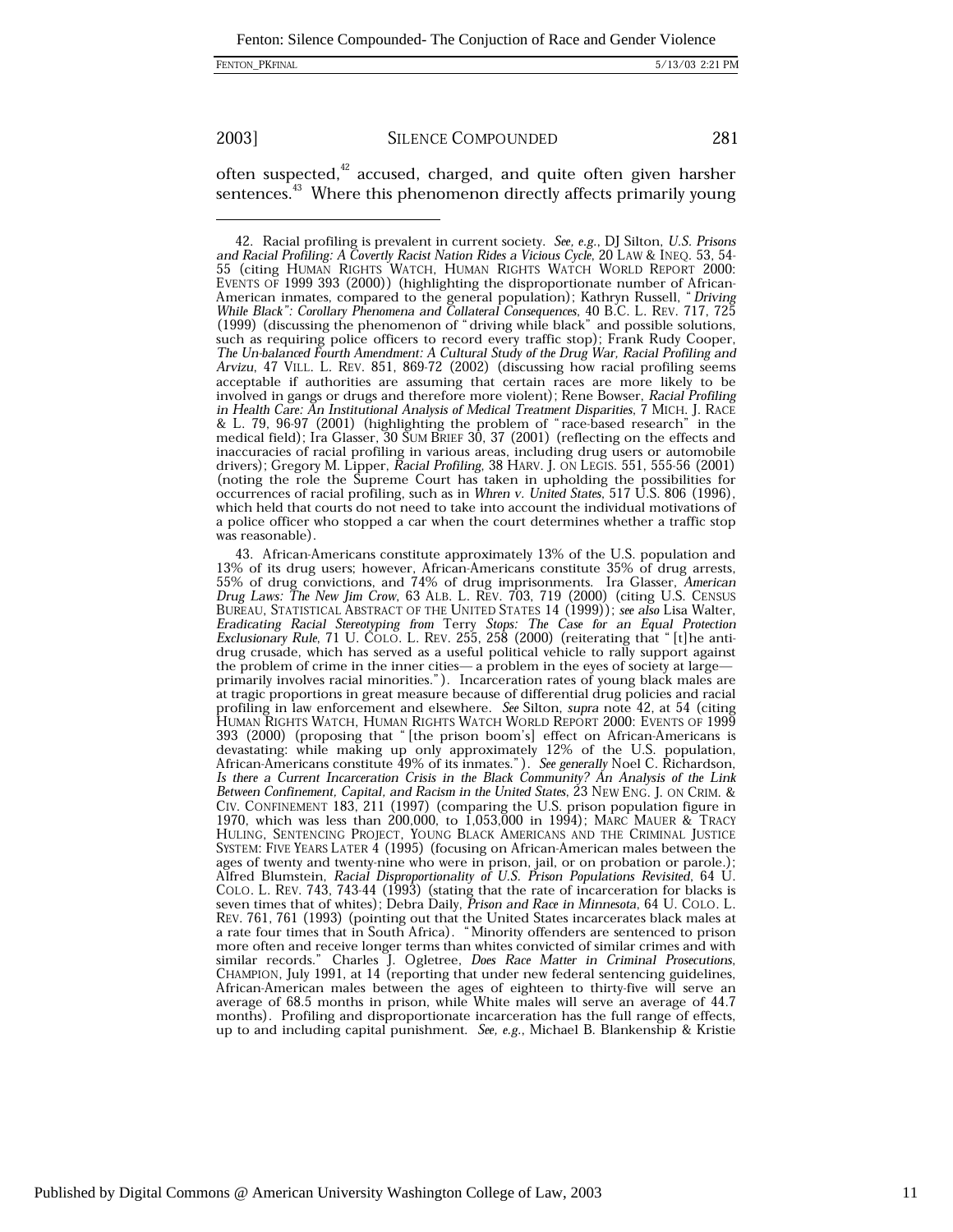black men, the impact extends throughout the entire community. "Interaction of the justice system, especially the police, with communities of color is a major factor contributing to a dynamic that cannot be ignored in understanding the broad picture of domestic violence as it pertains to women of color." $44$  In fact, a common view that black battered women hold is that black men only batter because they need a place to release the anger and frustration that comes with dealing with a racist outside world.<sup>45</sup> "[Domestic violence], like substance abuse, crime, and unwanted adolescent pregnancy, are symptoms of living in a systematically deprived society that is designed to dominate and control third world people."<sup>46</sup> Many Black women feel pressure to stay in their relationships to keep their families together, and present a unified front<sup>47</sup> against outside oppressions<sup>48</sup> and stereotypic representations.<sup>49</sup>

46. See id.

R. Blevins, Inequalities in Capital Punishment in Tennessee Based on Race: An Analytical Study of Aggravating and Mitigating Factors in Death Penalty Cases, 31 U. MEM. L. REV. 823 (2001) (reporting that non-white defendants who murder white victims are more likely to receive a death sentence); Katherine R. Kruse, Race, Angst, and Capital Punishment: The Burger Court's Existential Struggle, 9 SETON HALL CONST. L.J. 67 (1998) (asserting that the United States Supreme Court disregarded the most detailed and sophisticated type of statistical evidence that death penalty decisions were based partly on race); see also Randall L. Kennedy, McClesky v. Kemp: Race, Capital Punishment, and the Supreme Court, 101 HARV. L. REV. 1388, 1391 (1988) (asserting that, based on empirical research on race and capital sentencing, the state places a higher value on the lives of whites than blacks); Stephen B. Bright, Discrimination, Death and Denial: The Tolerance of Racial Discrimination in Infliction of the Death Penalty, 35 SANTA CLARA L. REV. 433, 434 (1995) (noting that "[a]lthough African-Americans are the victims in half of the murders that occ eighty-five percent of the condemned were sentenced to death for murders of white persons."); Erwin Chemerinsky, *Eliminating Discrimination in Administering the Death Penalty: The Need for the Racial Justice Act*, 35 SANTA CLARA L. REV. 519, 522 (1995) (arguing that race "matters greatly in decisions concerning the death penalty"). A disturbing case on this point is the atypical capital sentencing of John William King<br>in the Jasper, Texas, murder of James Byrd, Jr. Dan McGraw, Justice Delayed for Texas<br>Prosecutor, U.S. NEWS & WORLD REP., Mar. 1, 1999, Mr. Byrd by King and friends chaining him by his ankles to the back of their pick-up truck and dragging him three miles for such a sentence to be imposed. Id.; see also Christy Lemire, ASSOC. PRESS, Feb. 26, 1999 (reporting that 1854 was the last time a white man was executed for killing a black man in Texas).

<sup>44.</sup> See Fenton, Racialized Gender Stereotypes, supra note 33, at 51; see also Beth Richie, Battered Black Women: A Challenge for the Black Community, BLACK SCHOLAR, Mar.-Apr. 1985, at 43 ("How can blacks in the domestic violence movement reconcile the reality of police brutality and blatant racism in the criminal justice system with the need for police and court intervention on behalf of battered women?").

<sup>45.</sup> See Richie, supra note 44, at 41.

<sup>47.</sup> See id. (noting that the task of calling attention to violence in the African American community is painful because there is already so much negative information about black families).

<sup>48.</sup> See Christine E. Rasche, Minority Women and Domestic Violence: The Unique Dilemmas of Battered Women of Color, 4 J. CONTEMP. CRIM. JUST. 150 (1986) (discussing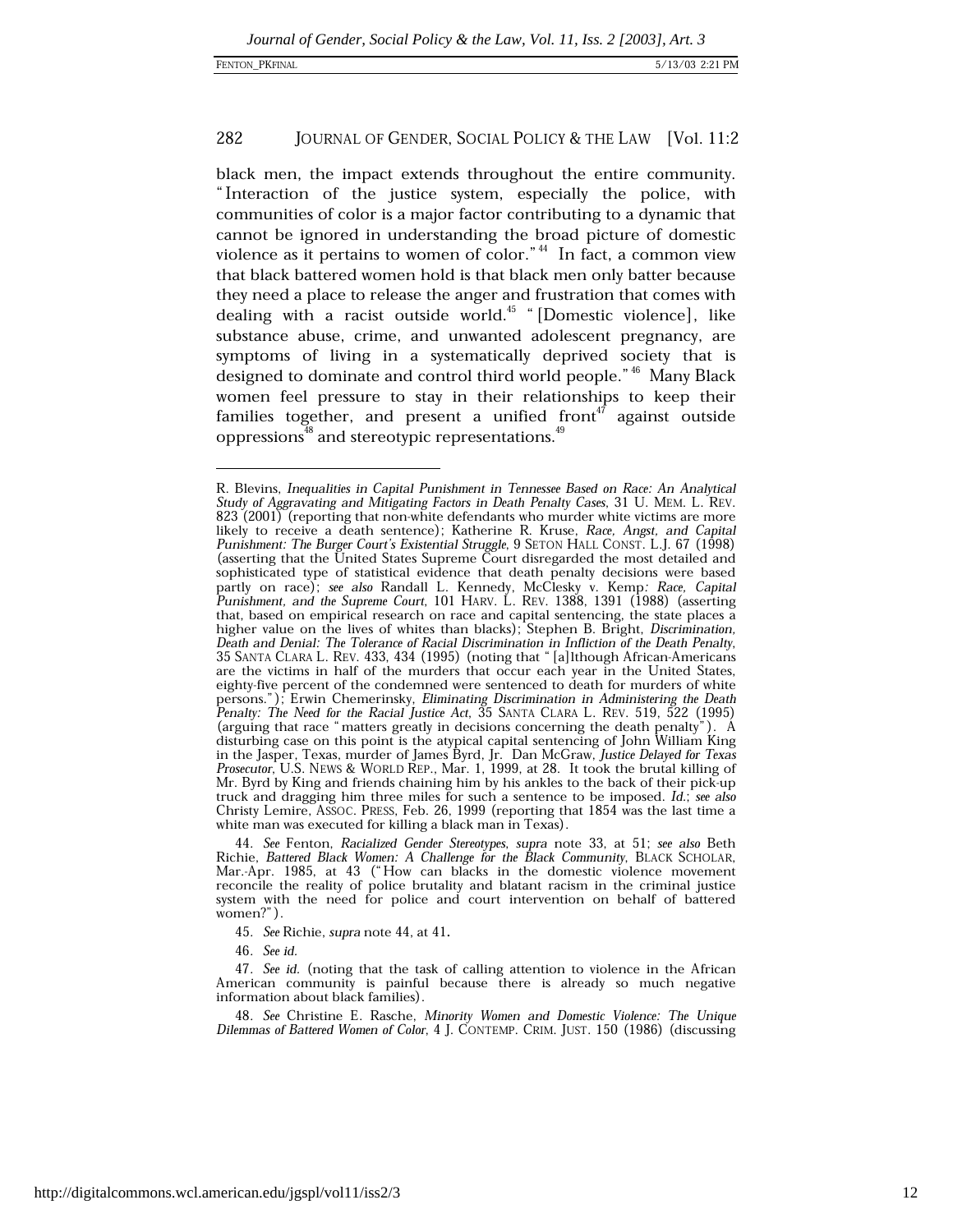### 2003]

### **SILENCE COMPOUNDED**

283

In addition to concerns for community, Black women have their own set of stereotypes with which to contend. For Black women the problem is exacerbated by the racialized gender stereotypes of them: "the uncontrollable, promiscuous black woman who is capable of sustaining greater physical abuse than her white counterpart, and who is herself capable of violence." 50

Second, women of color often have a lack of confidence in the system's ability to serve their needs. There is both a real and perceived lack of interest by the police in the complaints of black women.<sup>51</sup> Even though activism has begun to change the way the police are trained and the protocols by which they are governed, the police are not exempt from the attitudes about race and gender that pervade society.<sup>52</sup>

50. See Fenton, Racialized Gender Stereotypes, supra note 33, at 54 (noting that the pattern of not treating complaints of domestic violence very seriously is exacerbated for black women due to stereotypes attached to them); see also Adele Alexander, She's No Lady, She's a Nigger: Abuses, Stereotypes and Realities from the Middle Passage to Capitol The Lauy, one s a Type T. Antises, Stereotypes and Realities from the Middle Passage to Capitol (and Anita) Hill, in RACE, GENDER, AND POWER IN AMERICA 5, 18 (Anita Faye Hill & Emma Coleman Jordan eds., 1995) (discussing " addition to society's refusal to believe battered women, black women must also overcome the presumption that their race predisposes them to engage in and enjoy violence).

52. EVELYN C. WHITE, CHAIN CHAIN CHANGE: FOR BLACK WOMEN DEALING WITH PHYSICAL AND EMOTIONAL ABUSE 37-38 (1994) ("Two of the most common beliefs and the ones most likely to affect your interaction with the police as an abused African-American woman are (1) domestic violence is a private 'family matter' in which the police shouldn't interfere and (2) violence is a 'natural' part of black culture.").

mistreatment of communities of color by the justice system); see also Evelyn C. White, Life is a Song Worth Singing: Ending Violence in the Black Family, in THE SPEAKING PROFITS US: VIOLENCE IN THE LIVES OF WOMEN OF COLOR 11 (1986).

<sup>49.</sup> See Waheema Lubiano, Black Ladies, Welfare Oueens, and State Minstrels: Ideological War by Narrative Means, in RACE-ING JUSTICE, EN-GENDERING POWER 337-38 (Toni Morrison ed., 1992) (discussing how the Moynihan Report contributed to the perpetuation of stereotypes like the "welfare queen" and the "culture of poverty" by<br>representing "moral aberration and economic drain"); CARL GINSBURG, RACE AND<br>representing "moral aberration and economic drain"); CARL GI endorsement of the images created by the Moynihan Report); William Ryan, Mammy Observed: Fixing the Negro Family, in BLAMING THE VICTIM 63 (1976) (criticizing the Moynihan Report for creating a new set of group stereotypes which support the idea that black culture produces a weak and disorganized form of family life which results in maintaining black inequality).

<sup>51. &</sup>quot;After one acknowledges the limitations of statistical correlations, however, there remains the patterns plus anecdotal evidence which adds plausibility, if not probability, to the fear that legal systems continue to regard the victimization of black women with less concern than the victimization of white women." RANDALL KENNEDY, RACE, CRIME, AND THE LAW 73-74 (1997) (discussing the 1988 commissioned study, reported in Race Tilts the Scales of Justice Study: Dallas Punishes Attacks on Whites More Harshly, DALLAS TIMES HERALD, Aug. 19, 1990, and the work of GARY D. LAFREE in RAPE AND CRIMINAL JUSTICE: THE SOCIAL CONSTRUCTION OF SEXUAL ASSAULT (1989)).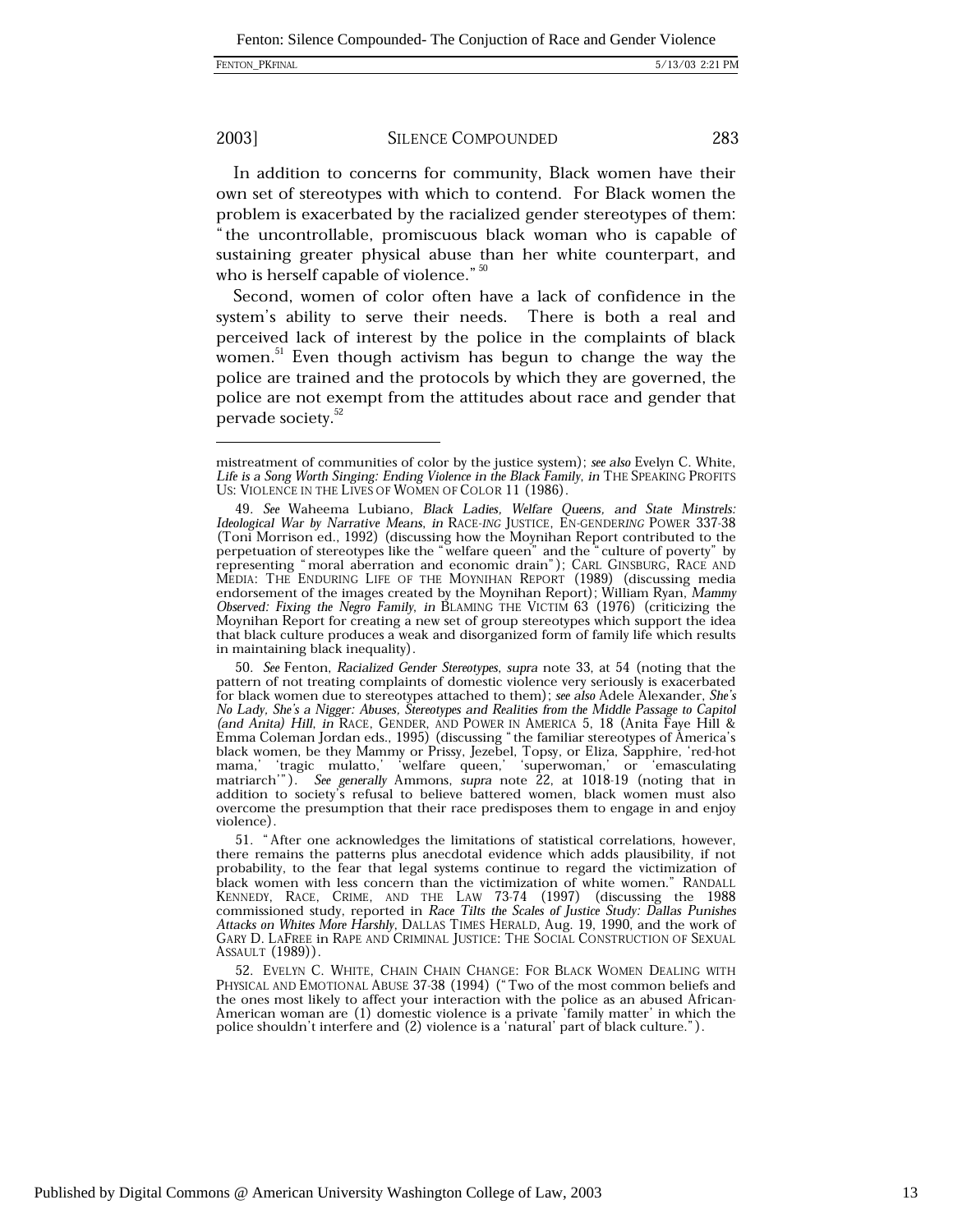In other words, Black women have to contend with the psychological violence of stereotype; the threat of public violence from social institutions, including the courts and the police; and the possibility of private violence. In this circumstance, making the private public is not guaranteed to eliminate the violence, but only to make it public. In fact, the public forms of violence will most likely be imposed on young Black men. While making the private public also does not guarantee the elimination of violence for white women, the probability of its elimination is much greater than it is for Black women. It is also the case that Black women are not the only ones subject to this dynamic. In fact, I started this essay by explicitly stating that the social location of Black women was to serve as an example of how the dynamic of violence is not so simplistic.

Silence can be protective as well as a perpetuating force. Unfortunately, silence is protective in only a limited sense because it does not buy personal safety and neither does the alternative proposition, especially where the breach of silence is attendant with the triggering of other forms of violence. Silence may give up personal safety while attention (as distinct from voice) may engender violence against a greater community and, in turn, may also diminish the realization of personal safety. Thus, the dynamics of silence/breaking silence is a lose/lose proposition for far too many.

Unfortunately, making the private public is not always the final solution-it may just make the violence public, but not eliminate it. We must be wary that the "public" in this instance not become yet another means of creating the "other." We must be vigilant that public forms of punishment are not disproportionately levied.<sup>33</sup>

To come full circle, I continue to propose the solutions I advanced in Mirrored Silence, but now extended and clarified in two waysgenerally and particularly. The general— if we could eliminate from society the differences in treatment of individuals,<sup>54</sup> general solutions would work for everyone. In other words, we must continue to work towards the elimination of the "isms."<sup>55</sup> The particular aspect of this proposal should help in this process. The particular-while in

<sup>53.</sup> Cf. id. at 38-39 (noting that domestic violence is much more than a "family matter" and through increased training and community pressure, police departments can better address such violence).

<sup>54.</sup> Notice I do not propose the elimination of differences between people. Our differences are what make our society so rich, interesting, and innovative.

<sup>55.</sup> The "isms" refer to the social problems that come from racism, sexism, homophobia, classism, and any other form of discriminatory conduct or animus. Though I am generally cynical about our ability to eliminate the "isms," I continue to hope that we will work in this direction.